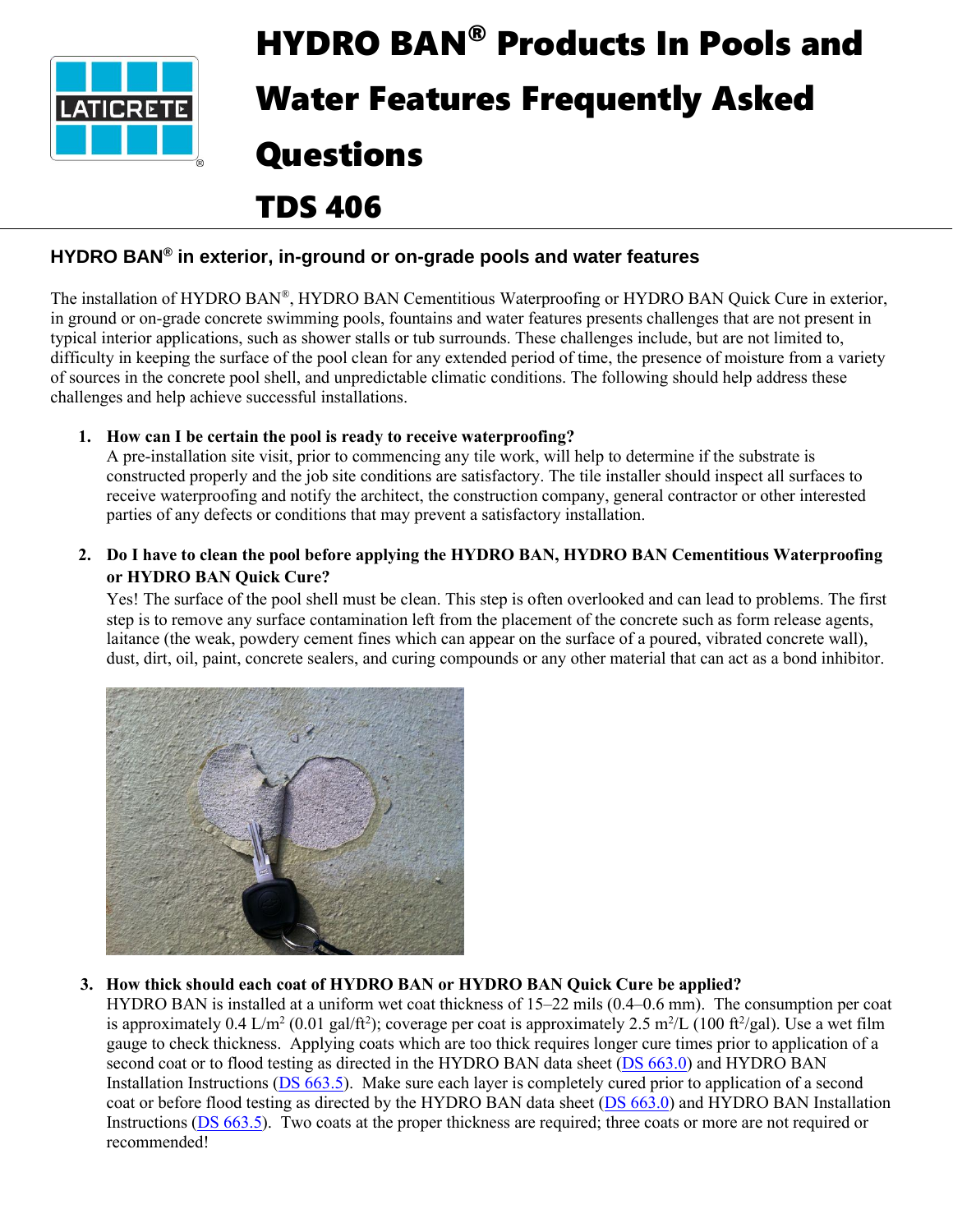HYDRO BAN® Quick Cure is installed at a uniform wet coat thickness of 6 mils (0.16 mm). The consumption per coat is approximately  $0.007$  gal/ $ft^2(0.3 \text{ L/m}^2)$ ; coverage per coat is approximately 134  $ft^2$ /gal (12.4 m<sup>2</sup>/L). Use a wet film gauge to check thickness. Applying coats which are too thick requires longer cure times prior to application of a second coat or to flood testing as directed in the HYDRO BAN Quick Cure data sheet [\(DS 670.4\)](https://cdn.laticrete.com/~/media/product-documents/product-data-sheets/ds6704-hydro-ban-quick-cure.ashx) and HYDRO BAN Installation Instructions (DS 670.5). Make sure each layer is completely cured prior to application of a second coat or before flood testing as directed by the HYDRO BAN Quick Cure data sheet [\(DS 670.4\)](https://cdn.laticrete.com/~/media/product-documents/product-data-sheets/ds6704-hydro-ban-quick-cure.ashx) and HYDRO BAN Installation Instructions (DS 670.5). Two coats at the proper thickness are required; three coats or more are not required or recommended!

#### **4. What if the concrete gets dirty again?**

In many instances, airborne contamination on the job site is a constant. Clean the surface using a damp sponge, with clean water, immediately prior to installing the membrane to help ensure that the concrete is clean and free of dirt or dust. This process also lowers the surface temperature and lowers the absorption rate of the concrete to help ensure better adhesion.

#### **5. The concrete pool was poured a month ago, why is some of the concrete still wet?**

Exterior pool shells can be subject to moisture intrusion from various sources. Water may wick through the concrete pool floor or walls due to moisture in the ground. This may occur if the pool is located at the bottom of a hill, in an area near a body of water or where the water table is near the surface. Concrete will absorb rainwater causing moisture concerns; even if concrete appears to be dry, it may still have an extremely high moisture content which may take a long time to dry out if protected from further moisture exposure. Concrete which is always exposed to weather (e.g. rain) will never be dry.

#### **6. The pool looks dry. How do I tell if there is moisture in the concrete?**

The simplest way to determine if there is moisture in the concrete is to tape a sheet of plastic on the floor (ASTM D4263 "Standard Test Method for Indicating Moisture in Concrete by the Plastic Sheet Method") and allow it to remain undisturbed for a minimum of 16 hours. If moisture accumulates under the plastic, this is a good indication that the moisture vapor emission rate (MVER) may still be too high to apply ANY waterproofing membrane. It is important to note that typical MVER tests per ASTM F1869 and F2170 cannot be effectively conducted on applications which are exterior or interior in structures which are not acclimatized (e.g. heated or air conditioned). Therefore, the ASTM D4263 test is qualitative (showing the presence of moisture) and is not quantitative (it does not show you how much moisture). Please refer to [TDS](https://cdn.laticrete.com/~/media/support-and-downloads/technical-datasheets/tds166.ashx) 166 "LATICRETE and Moisture Vapor Emission Rate, Relative Humidity and Moisture Testing of Concrete", [TDS](https://cdn.laticrete.com/~/media/support-and-downloads/technical-datasheets/tds183.ashx) 183 "Drying of Concrete", or, the LATICRETE "Tiled Swimming Pools, Fountains and Spas Technical Design Manual", all available at [https://laticrete.com](https://laticrete.com/) for more information.

#### **7. Will HYDRO BAN or HYDRO BAN Quick Cure control moisture or water from entering from the underside of the tile system due to negative hydrostatic pressure or excessive moisture content?**

No! HYDRO BAN and HYDRO BAN Quick Cure are designed to contain water from the positive side (top) only. The use of this membrane is not recommended where negative hydrostatic pressure or excessive moisture vapor transmission exists. Maximum amount of moisture in the concrete mortar bed substrate should not exceed 5 lbs. /1,000 ft<sup>2</sup> /24hrs (283μg/s• m<sup>2</sup> ) per ASTM F1869 or 75% relative humidity as measured with moisture probes per ASTM F2170. HYDRO BAN Cementitious Waterproofing can withstand negative hydrostatic pressure up to 2 bars (29 psi or 200 kPa) of pressure.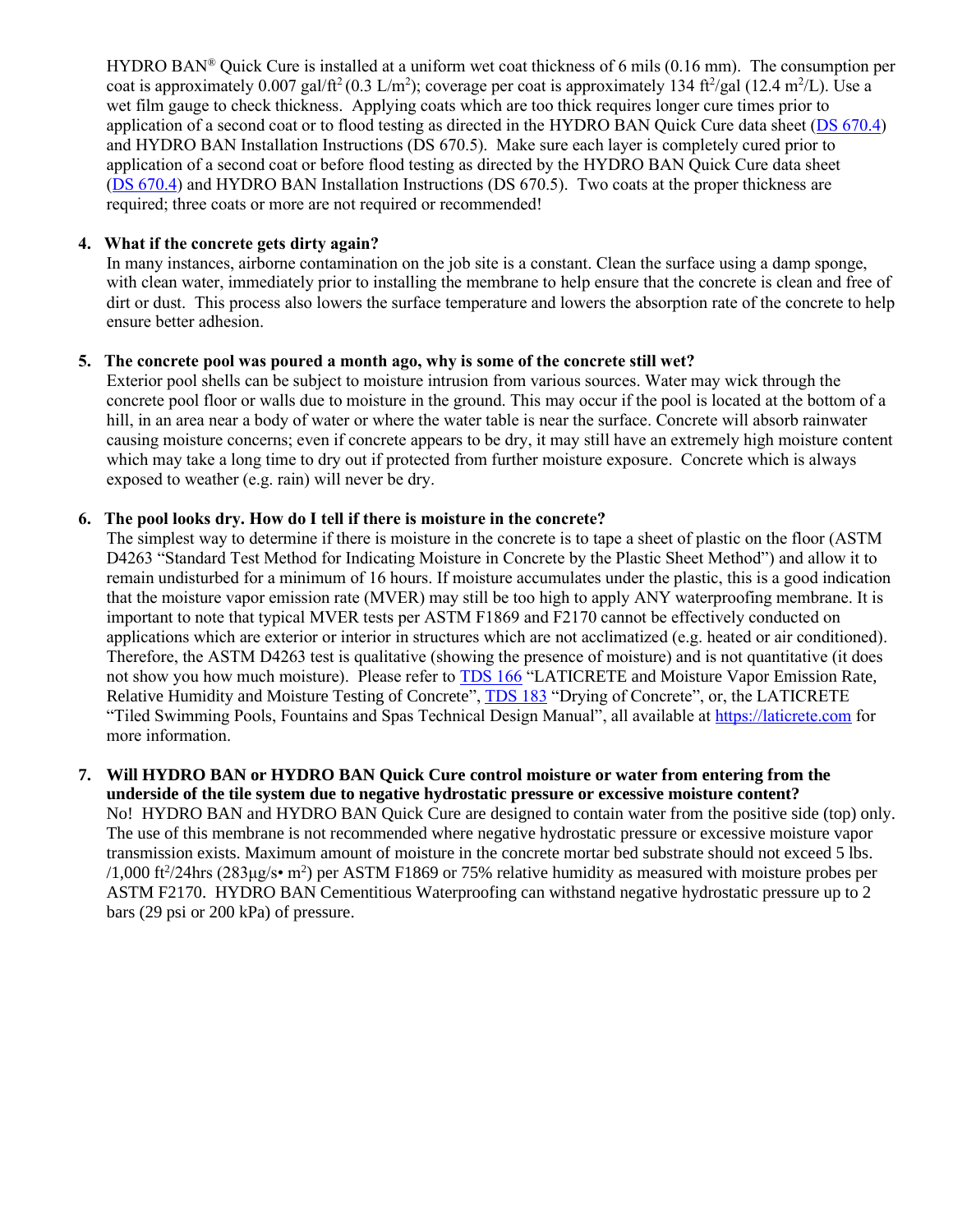

## **8. What happens if it rains?**

In exterior pools, rainwater can be a major source of moisture content in the concrete. Left unprotected, the concrete will absorb large quantities of water from exposure to rain which may never dry out if left unprotected. Tenting installed around and over the pool will not only provide shelter from rain but also from direct sunlight. Tenting is beneficial not only during the application of the HYDRO BAN®, but during and after the installation of the adhesive and grout until they are fully cured. HYDRO BAN Quick Cure can be exposed to light rain after 15 minutes of cure time at 70ºF (21ºC) or higher. Cooler temperatures will require longer cure time.

#### **9. What if some areas of the HYDRO BAN stay the light, sage green color two hours or longer after it is applied?**

This is a good indication that there is either excessive moisture in the concrete or the surface temperature of the concrete is too low, both of which will affect the curing of the HYDRO BAN. Applying the HYDRO BAN in layers which are too thick may also increase cure time and keep the membrane light in color for extended periods. Excessive moisture may also cause blistering to occur. Always allow the first coat of HYDRO BAN to dry to a uniform olive green color before applying the second coat. Never apply more than two coats of HYDRO BAN. Refer to HYDRO BAN Installation Instructions [\(DS 663.5\)](https://cdn.laticrete.com/~/media/product-documents/installation-information/ds6635_improved.ashx) for more information.

## **10. How long can HYDRO BAN, HYDRO BAN Cementitious Waterproofing or HYDRO BAN Quick Cure be left exposed prior to covering with tile, stone or other suitable wearing surface?**

HYDRO BAN, HYDRO BAN Cementitious Waterproofing and HYDRO BAN Quick Cure must be covered by tile, stone, suitable hard wearing surface, or a skim coat of a latex fortified thin-set mortar within 30 days of its application. Excessive exposure to UV light will damage the HYDRO BAN, HYDRO BAN Cementitious Waterproofing and HYDRO BAN Quick Cure which can lead to cracking and/or delamination of the membrane. Applications of these products on floors must be protected from excessive foot traffic to prevent damage caused by wear, dirt and exposure to construction debris. Areas damaged by exposure to damaging elements must be repaired and allowed to fully cure (as stated in Question 3) prior to installation of tile or stone, or, flood testing.